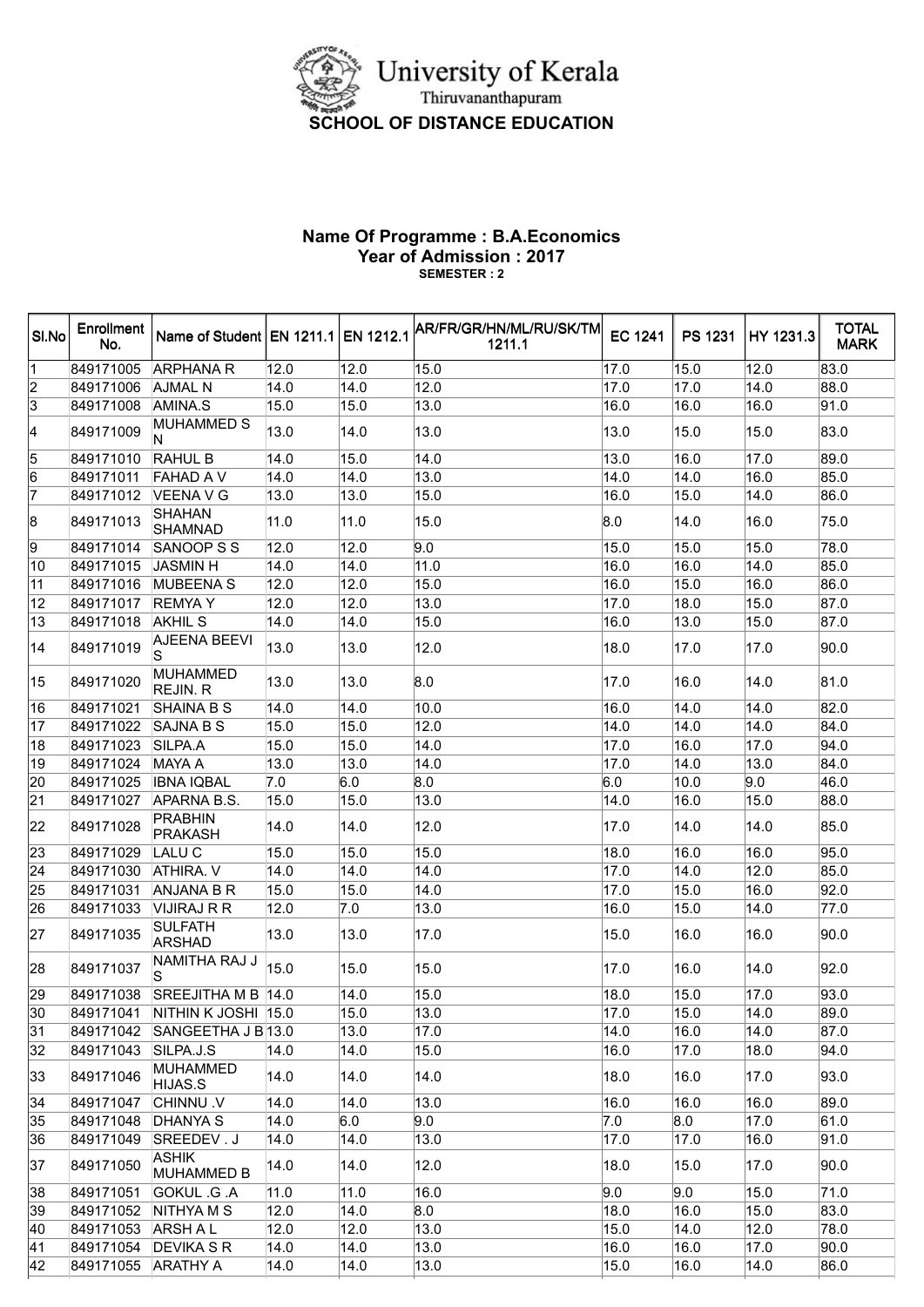|                        |                                                               | 16.0                                                                                                                                                                                                                                                                                            |                                                                                                                                           |                                                                                                                                                                                                                                                                                                                                          | 17.0                                                      |                                                                                                                         |                                                                           | 99.0                                                                          |
|------------------------|---------------------------------------------------------------|-------------------------------------------------------------------------------------------------------------------------------------------------------------------------------------------------------------------------------------------------------------------------------------------------|-------------------------------------------------------------------------------------------------------------------------------------------|------------------------------------------------------------------------------------------------------------------------------------------------------------------------------------------------------------------------------------------------------------------------------------------------------------------------------------------|-----------------------------------------------------------|-------------------------------------------------------------------------------------------------------------------------|---------------------------------------------------------------------------|-------------------------------------------------------------------------------|
|                        |                                                               |                                                                                                                                                                                                                                                                                                 |                                                                                                                                           | 11.0                                                                                                                                                                                                                                                                                                                                     | 17.0                                                      | 15.0                                                                                                                    | 15.0                                                                      | 84.0                                                                          |
|                        |                                                               | 14.0                                                                                                                                                                                                                                                                                            |                                                                                                                                           | 13.0                                                                                                                                                                                                                                                                                                                                     | 18.0                                                      | 16.0                                                                                                                    | 15.0                                                                      | 90.0                                                                          |
| 849171061              |                                                               |                                                                                                                                                                                                                                                                                                 |                                                                                                                                           | 10.0                                                                                                                                                                                                                                                                                                                                     |                                                           | 12.0                                                                                                                    | 12.0                                                                      | 64.0                                                                          |
|                        |                                                               | 14.0                                                                                                                                                                                                                                                                                            |                                                                                                                                           | 17.0                                                                                                                                                                                                                                                                                                                                     | 17.0                                                      | 14.0                                                                                                                    | 13.0                                                                      | 89.0                                                                          |
| 849171064              | <b>SURYA</b><br><b>SATHYAN</b>                                | 14.0                                                                                                                                                                                                                                                                                            |                                                                                                                                           | 12.0                                                                                                                                                                                                                                                                                                                                     | 18.0                                                      | 15.0                                                                                                                    | 14.0                                                                      | 87.0                                                                          |
| 849171065              | NAFEESATH S                                                   | 14.0                                                                                                                                                                                                                                                                                            |                                                                                                                                           | 13.0                                                                                                                                                                                                                                                                                                                                     | 17.0                                                      | 17.0                                                                                                                    | 13.0                                                                      | 88.0                                                                          |
| 849171068              | SUHANA.A                                                      | 15.0                                                                                                                                                                                                                                                                                            | 15.0                                                                                                                                      | 14.0                                                                                                                                                                                                                                                                                                                                     | 16.0                                                      | 18.0                                                                                                                    | 16.0                                                                      | 94.0                                                                          |
| 849171069              | <b>DEEPA SL</b>                                               | 12.0                                                                                                                                                                                                                                                                                            | 12.0                                                                                                                                      | 12.0                                                                                                                                                                                                                                                                                                                                     | 15.0                                                      | 14.0                                                                                                                    |                                                                           | 65.0                                                                          |
| 849171071              | LAYA. A. S                                                    | 15.0                                                                                                                                                                                                                                                                                            | 15.0                                                                                                                                      | 16.0                                                                                                                                                                                                                                                                                                                                     | 17.0                                                      | 14.0                                                                                                                    | 13.0                                                                      | 90.0                                                                          |
| 849171072              | RESMI.D.B                                                     | 16.0                                                                                                                                                                                                                                                                                            |                                                                                                                                           | 18.0                                                                                                                                                                                                                                                                                                                                     | 17.0                                                      | 16.0                                                                                                                    | 16.0                                                                      | 99.0                                                                          |
| 849171073              | NAZARIN N                                                     | 15.0                                                                                                                                                                                                                                                                                            |                                                                                                                                           | 14.0                                                                                                                                                                                                                                                                                                                                     | 17.0                                                      | 17.0                                                                                                                    | 18.0                                                                      | 96.0                                                                          |
| 849171075              | <b>BILAL SALIM</b><br>.S.K                                    | 14.0                                                                                                                                                                                                                                                                                            |                                                                                                                                           | 11.0                                                                                                                                                                                                                                                                                                                                     | 17.0                                                      | 14.0                                                                                                                    | 15.0                                                                      | 85.0                                                                          |
| 849171076              | RASEENA. M                                                    | 14.0                                                                                                                                                                                                                                                                                            |                                                                                                                                           | 15.0                                                                                                                                                                                                                                                                                                                                     | 18.0                                                      | 17.0                                                                                                                    | 18.0                                                                      | 96.0                                                                          |
| 849171077              | <b>SUBIN NAJEEB</b>                                           |                                                                                                                                                                                                                                                                                                 |                                                                                                                                           | 17.0                                                                                                                                                                                                                                                                                                                                     | 17.0                                                      | 15.0                                                                                                                    | 14.0                                                                      | 93.0                                                                          |
| 849171079              | <b>MAHIMA M</b>                                               | 13.0                                                                                                                                                                                                                                                                                            |                                                                                                                                           | 14.0                                                                                                                                                                                                                                                                                                                                     |                                                           | 14.0                                                                                                                    | 13.0                                                                      | 76.0                                                                          |
| 849171080              | ABHIJITH.R.G                                                  | 11.0                                                                                                                                                                                                                                                                                            | 12.0                                                                                                                                      | 15.0                                                                                                                                                                                                                                                                                                                                     | 17.0                                                      | 15.0                                                                                                                    | 12.0                                                                      | 82.0                                                                          |
| 849171081              | ALWIN RAJ J                                                   | 16.0                                                                                                                                                                                                                                                                                            | 16.0                                                                                                                                      |                                                                                                                                                                                                                                                                                                                                          | 17.0                                                      | 17.0                                                                                                                    | 16.0                                                                      | 90.0                                                                          |
| 849171082              | <b>GAYATHRI DEVI</b><br>U B                                   | 16.0                                                                                                                                                                                                                                                                                            |                                                                                                                                           |                                                                                                                                                                                                                                                                                                                                          | 18.0                                                      | 17.0                                                                                                                    | 14.0                                                                      | 89.0                                                                          |
| 849171083              | <b>SHALINI S</b>                                              | 13.0                                                                                                                                                                                                                                                                                            |                                                                                                                                           | 14.0                                                                                                                                                                                                                                                                                                                                     |                                                           | 12.0                                                                                                                    | 15.0                                                                      | 74.0                                                                          |
| 849171085              | <b>HABEEB</b>                                                 | 12.0                                                                                                                                                                                                                                                                                            |                                                                                                                                           | 12.0                                                                                                                                                                                                                                                                                                                                     |                                                           | 13.0                                                                                                                    | 15.0                                                                      | 74.0                                                                          |
|                        |                                                               |                                                                                                                                                                                                                                                                                                 |                                                                                                                                           |                                                                                                                                                                                                                                                                                                                                          |                                                           |                                                                                                                         |                                                                           | 90.0                                                                          |
|                        |                                                               |                                                                                                                                                                                                                                                                                                 |                                                                                                                                           | 16.0                                                                                                                                                                                                                                                                                                                                     |                                                           |                                                                                                                         |                                                                           | 98.0                                                                          |
| 849171089              |                                                               | 13.0                                                                                                                                                                                                                                                                                            |                                                                                                                                           | 12.0                                                                                                                                                                                                                                                                                                                                     |                                                           | 14.0                                                                                                                    | 14.0                                                                      | 81.0                                                                          |
|                        |                                                               |                                                                                                                                                                                                                                                                                                 |                                                                                                                                           |                                                                                                                                                                                                                                                                                                                                          |                                                           |                                                                                                                         |                                                                           | 80.0                                                                          |
|                        |                                                               |                                                                                                                                                                                                                                                                                                 |                                                                                                                                           |                                                                                                                                                                                                                                                                                                                                          |                                                           |                                                                                                                         |                                                                           | 88.0                                                                          |
| 849171093              | SANU. V.S                                                     | 14.0                                                                                                                                                                                                                                                                                            |                                                                                                                                           | 11.0                                                                                                                                                                                                                                                                                                                                     | 17.0                                                      | 14.0                                                                                                                    | 14.0                                                                      | 84.0                                                                          |
|                        |                                                               |                                                                                                                                                                                                                                                                                                 |                                                                                                                                           |                                                                                                                                                                                                                                                                                                                                          |                                                           |                                                                                                                         |                                                                           | 94.0                                                                          |
| 849171095              | ANIL                                                          | 14.0                                                                                                                                                                                                                                                                                            | 14.0                                                                                                                                      | 14.0                                                                                                                                                                                                                                                                                                                                     | 17.0                                                      | 15.0                                                                                                                    | 12.0                                                                      | 86.0                                                                          |
|                        |                                                               | 16.0                                                                                                                                                                                                                                                                                            |                                                                                                                                           | 11.0                                                                                                                                                                                                                                                                                                                                     | 18.0                                                      | 16.0                                                                                                                    | 14.0                                                                      | 91.0                                                                          |
| 849171099              | <b>SHEREENA</b><br><b>QURAISHI S</b>                          | 10.0                                                                                                                                                                                                                                                                                            |                                                                                                                                           | 11.0                                                                                                                                                                                                                                                                                                                                     | 17.0                                                      | 12.0                                                                                                                    | 15.0                                                                      | 76.0                                                                          |
| 849171100              | <b>PRABHATH M</b>                                             | 14.0                                                                                                                                                                                                                                                                                            |                                                                                                                                           | 15.0                                                                                                                                                                                                                                                                                                                                     | 16.0                                                      | 14.0                                                                                                                    | 12.0                                                                      | 85.0                                                                          |
|                        |                                                               | 14.0                                                                                                                                                                                                                                                                                            |                                                                                                                                           | 13.0                                                                                                                                                                                                                                                                                                                                     | 18.0                                                      |                                                                                                                         |                                                                           | 76.0                                                                          |
|                        |                                                               | 16.0                                                                                                                                                                                                                                                                                            |                                                                                                                                           | 12.0                                                                                                                                                                                                                                                                                                                                     | 18.0                                                      | 18.0                                                                                                                    |                                                                           | 96.0                                                                          |
| 849171106              | ATHIRA.V.NAIR                                                 | 13.0                                                                                                                                                                                                                                                                                            |                                                                                                                                           | 13.0                                                                                                                                                                                                                                                                                                                                     | 14.0                                                      | 14.0                                                                                                                    | 16.0                                                                      | 83.0                                                                          |
| 849171107              | <b>MUHAMMED</b>                                               | 14.0                                                                                                                                                                                                                                                                                            |                                                                                                                                           | 15.0                                                                                                                                                                                                                                                                                                                                     | 15.0                                                      | 14.0                                                                                                                    | 15.0                                                                      | 87.0                                                                          |
| 849171108              | <b>DANI SUNIL</b>                                             | 14.0                                                                                                                                                                                                                                                                                            |                                                                                                                                           | 13.0                                                                                                                                                                                                                                                                                                                                     |                                                           |                                                                                                                         | 13.0                                                                      | 70.0                                                                          |
| 849171109              | <b>REVATHY.S</b>                                              | 12.0                                                                                                                                                                                                                                                                                            |                                                                                                                                           | 14.0                                                                                                                                                                                                                                                                                                                                     | $\overline{7.0}$                                          | 14.0                                                                                                                    | 13.0                                                                      | 72.0                                                                          |
| 849171110              | <b>SAJEEV T</b>                                               | 12.0                                                                                                                                                                                                                                                                                            | 12.0                                                                                                                                      | 14.0                                                                                                                                                                                                                                                                                                                                     | 17.0                                                      | 17.0                                                                                                                    | 13.0                                                                      | 85.0                                                                          |
| 849171111              | M <sub>S</sub>                                                |                                                                                                                                                                                                                                                                                                 |                                                                                                                                           |                                                                                                                                                                                                                                                                                                                                          | 14.0                                                      |                                                                                                                         | 15.0                                                                      | 60.0                                                                          |
| 849171112              | ANUSHA . A. J                                                 | 13.0                                                                                                                                                                                                                                                                                            |                                                                                                                                           | 13.0                                                                                                                                                                                                                                                                                                                                     | 17.0                                                      | 15.0                                                                                                                    | 15.0                                                                      | 86.0                                                                          |
| 849171113              | SIVA PRIYA D                                                  | 12.0                                                                                                                                                                                                                                                                                            |                                                                                                                                           | 12.0                                                                                                                                                                                                                                                                                                                                     | 18.0                                                      | 14.0                                                                                                                    |                                                                           | 83.0                                                                          |
| 849171114              | SULTHANA. A                                                   | 16.0                                                                                                                                                                                                                                                                                            |                                                                                                                                           | 14.0                                                                                                                                                                                                                                                                                                                                     | 17.0                                                      | 17.0                                                                                                                    |                                                                           | 98.0                                                                          |
| 849171115              | <b>SHABINA S</b>                                              | 15.0                                                                                                                                                                                                                                                                                            |                                                                                                                                           | 17.0                                                                                                                                                                                                                                                                                                                                     | 18.0                                                      | 16.0                                                                                                                    | 14.0                                                                      | 95.0                                                                          |
| 849171116              | <b>JASMIN F</b>                                               | 15.0                                                                                                                                                                                                                                                                                            |                                                                                                                                           | 15.0                                                                                                                                                                                                                                                                                                                                     |                                                           | 15.0                                                                                                                    | 13.0                                                                      | 81.0                                                                          |
| 849171117              | <b>ARUN B S</b>                                               | 12.0                                                                                                                                                                                                                                                                                            | 12.0                                                                                                                                      | 12.0                                                                                                                                                                                                                                                                                                                                     |                                                           |                                                                                                                         | 14.0                                                                      | 67.0                                                                          |
| 849171118              | <b>ATHIRA</b><br><b>SASANKAN</b>                              | 15.0                                                                                                                                                                                                                                                                                            | 15.0                                                                                                                                      | 13.0                                                                                                                                                                                                                                                                                                                                     | 13.0                                                      | 17.0                                                                                                                    | 15.0                                                                      | 88.0                                                                          |
| 849171119              | <b>SHAHINA S</b>                                              | 15.0                                                                                                                                                                                                                                                                                            |                                                                                                                                           | 16.0                                                                                                                                                                                                                                                                                                                                     | 17.0                                                      | 16.0                                                                                                                    | 14.0                                                                      | 93.0                                                                          |
| 849171120              | <b>SHYJA S</b>                                                | 14.0                                                                                                                                                                                                                                                                                            | 14.0                                                                                                                                      | 17.0                                                                                                                                                                                                                                                                                                                                     | 17.0                                                      | 16.0                                                                                                                    | 16.0                                                                      | 94.0                                                                          |
|                        |                                                               | 13.0                                                                                                                                                                                                                                                                                            | 13.0                                                                                                                                      | 13.0                                                                                                                                                                                                                                                                                                                                     | 18.0                                                      | 16.0                                                                                                                    | 15.0                                                                      | 88.0                                                                          |
| 849171121              | <b>REMYAS</b>                                                 |                                                                                                                                                                                                                                                                                                 |                                                                                                                                           |                                                                                                                                                                                                                                                                                                                                          |                                                           |                                                                                                                         | 15.0                                                                      | 90.0                                                                          |
| 849171124              | <b>AJUMAL S</b>                                               | 14.0                                                                                                                                                                                                                                                                                            | 14.0                                                                                                                                      | 14.0                                                                                                                                                                                                                                                                                                                                     | 17.0                                                      | 16.0                                                                                                                    |                                                                           |                                                                               |
| 849171125              | <b>ANEESHAS</b>                                               | 14.0                                                                                                                                                                                                                                                                                            | 14.0                                                                                                                                      | 15.0                                                                                                                                                                                                                                                                                                                                     | 14.0                                                      | 15.0                                                                                                                    | 15.0                                                                      | 87.0                                                                          |
| 849171126              | <b>SULFIKER. K</b>                                            | 12.0                                                                                                                                                                                                                                                                                            | 13.0                                                                                                                                      | 16.0                                                                                                                                                                                                                                                                                                                                     | 16.0                                                      | 13.0                                                                                                                    | 12.0                                                                      | 82.0                                                                          |
| 849171127              | ASHA RANI S M                                                 | 13.0                                                                                                                                                                                                                                                                                            | 13.0                                                                                                                                      | 12.0                                                                                                                                                                                                                                                                                                                                     | 13.0                                                      | 15.0                                                                                                                    | 13.0                                                                      | 79.0                                                                          |
| 849171128              | <b>REJITHA</b>                                                | 12.0                                                                                                                                                                                                                                                                                            | 13.0                                                                                                                                      | 16.0                                                                                                                                                                                                                                                                                                                                     | 15.0                                                      | 14.0                                                                                                                    | 13.0                                                                      | 83.0                                                                          |
|                        | <b>RAJKUMAR</b>                                               |                                                                                                                                                                                                                                                                                                 |                                                                                                                                           |                                                                                                                                                                                                                                                                                                                                          |                                                           |                                                                                                                         |                                                                           |                                                                               |
| 849171129              | SHAMEEM.A.N                                                   | 12.0                                                                                                                                                                                                                                                                                            | 14.0                                                                                                                                      | 17.0                                                                                                                                                                                                                                                                                                                                     | 16.0                                                      | 15.0                                                                                                                    | 16.0                                                                      | 90.0                                                                          |
| 849171133<br>849171134 | JESNI.S<br>RATHEESH. A.M 12.0                                 | 15.0                                                                                                                                                                                                                                                                                            | 15.0<br>12.0                                                                                                                              | 16.0<br>11.0                                                                                                                                                                                                                                                                                                                             | 18.0<br>19.0                                              | 15.0<br> 14.0                                                                                                           | 16.0<br>14.0                                                              | 95.0 <br>82.0                                                                 |
|                        | 849171086<br>849171088<br>849171090<br>849171092<br>849171094 | 849171056 AZIYA.S<br>849171058 RESHMAR<br>849171063 ANJANA V<br><b>MUHAMMED K</b><br>JIJI A<br><b>PRIYA S</b><br>AJIN DAS S<br><b>SUNEESHAS</b><br>ABILASH.R.S<br><b>ASIFFS</b><br><b>KURIAKOSE</b><br>849171098 ASWATHY L M<br>849171103 ANNIE R A<br>849171105 ARYA SL<br><b>ISMAIL SALIM</b> | 849171057 ARATHY RAJAN 13.0<br>VYSHAKH VIPIN 13.0<br>15.0<br>14.0<br>15.0<br>15.0<br>14.0<br>15.0<br>$\overline{\text{SHERJEENALAS}}$ 7.0 | 16.0<br>13.0<br> 14.0 <br>13.0<br> 14.0 <br> 14.0 <br>14.0<br>16.0<br>15.0<br> 14.0 <br>14.0<br>15.0<br>13.0<br>16.0<br>13.0<br> 13.0 <br> 14.0<br>15.0<br> 13.0 <br>15.0<br>14.0<br>14.0<br>15.0<br>16.0<br> 11.0<br> 14.0<br> 14.0 <br>16.0<br> 13.0 <br>14.0<br>14.0<br>12.0<br>7.0<br> 13.0 <br>12.0<br>16.0<br>15.0<br>15.0<br>15.0 | 16.0<br>8.0<br>8.0<br>14.0<br>13.0<br>13.0<br>14.0<br>8.0 | $\vert 4.0 \vert$<br>9.0<br>$\overline{7.0}$<br>9.0<br>16.0<br>17.0<br>15.0<br>9.0<br>17.0<br>17.0<br>9.0<br>8.0<br>9.0 | 16.0<br>15.0<br>17.0<br> 14.0<br>15.0<br>17.0<br>9.0<br>7.0<br>9.0<br>8.0 | 18.0<br>17.0<br> 18.0 <br>14.0<br>15.0<br>16.0<br>8.0<br>16.0<br>15.0<br>18.0 |